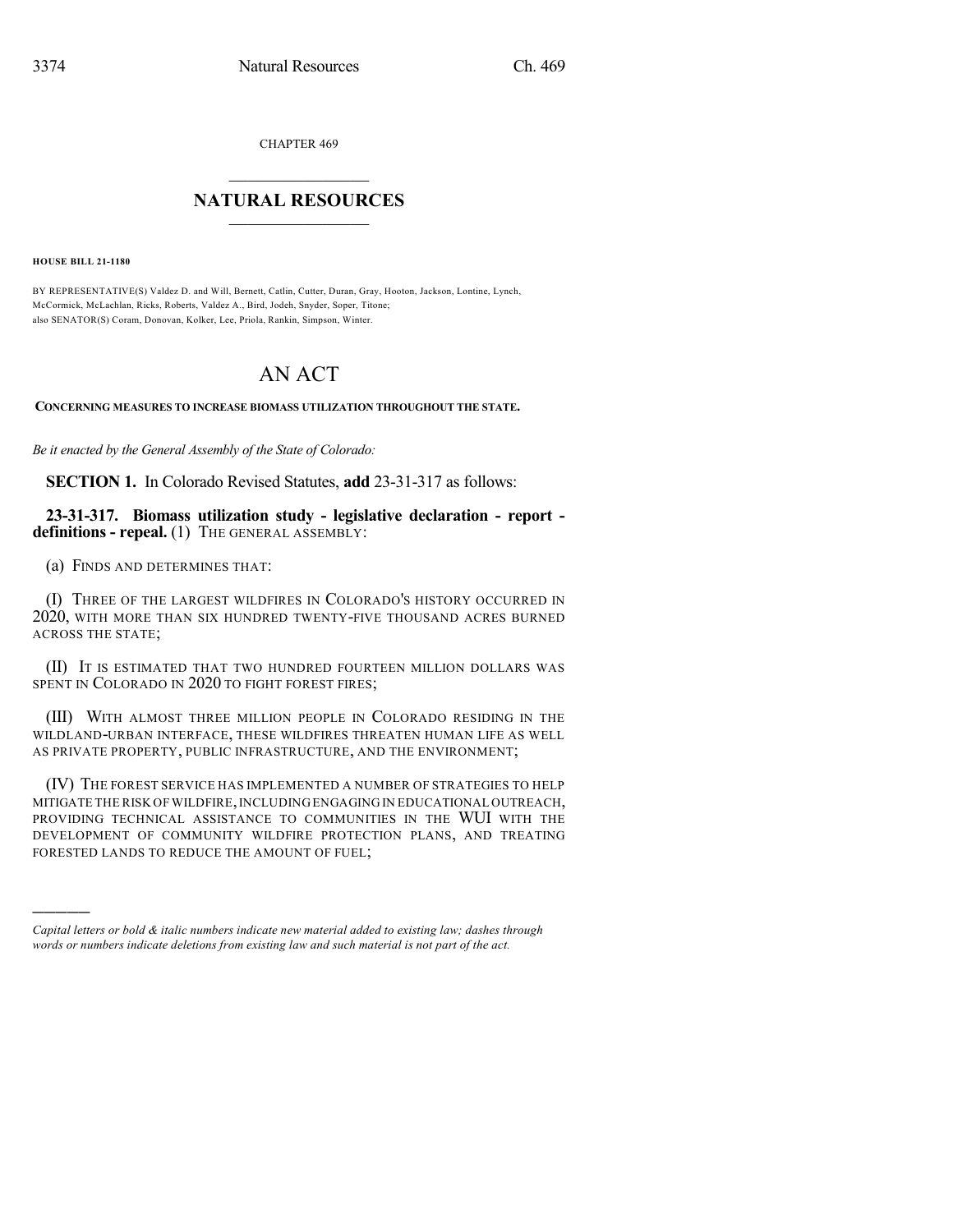(V) ONE PROMISING STRATEGY FOR WILDFIRE MITIGATION IS TO INCREASE THE UTILIZATION OF BIOMASS TO REDUCE FUEL; AND

(VI) INCREASED BIOMASS UTILIZATION WOULD PROVIDE OTHER ENVIRONMENTAL BENEFITS SUCH AS:

(A) USING BIOMASS FOR ELECTRIC AND HEAT GENERATION AS A MEANS TO FURTHER DIVERSIFY COLORADO'S RENEWABLE ENERGY PORTFOLIO AND, IN FURTHERANCE OF THE GOVERNOR'S "GREENHOUSE GAS POLLUTION REDUCTION ROADMAP" RELEASED ON JANUARY 14, 2021, PROVIDE A CARBON-NEUTRAL ALTERNATIVE ENERGY SOURCE TO FOSSIL FUELS; AND

(B) APPLYING BIOCHAR TO SOIL AS A MEANS TO IMPROVE SOIL HEALTH AND PROVIDE CARBON SEQUESTRATION; AND

(b) DECLARES THAT IT IS IN THE INTEREST OF THE STATE FOR THE FOREST SERVICE TO ADMINISTER A GRANT PROGRAM TO DEMONSTRATE BIOMASS UTILIZATION AS A MEANS TO INNOVATE WILDFIRE MITIGATION, RENEWABLE ENERGY DEVELOPMENT, SOIL HEALTH, CLIMATE CHANGE MITIGATION, AND CARBON SEQUESTRATION.

(2) AS USED IN THIS SECTION, UNLESS THE CONTEXT OTHERWISE REQUIRES:

(a) "BIOCHAR" MEANS A CHARCOAL THAT IS PRODUCED BY PYROLYSIS OF BIOMASS AND IS USED AS A SOIL AMENDMENT.

(b) "BIOMASS" HAS THE MEANING SET FORTH IN SECTION 40-2-124 (1)(a)(I).

(c) "FOREST SERVICE"HAS THE MEANING SET FORTH IN SECTION 23-31-310 (2)(c).

(d) "FUEL" HAS THE MEANING SET FORTH IN SECTION 23-31-310 (2)(d).

(e) "PYROLYSIS" HAS THE MEANING SET FORTH IN SECTION  $40-2-124$  (1)(a)(V).

(f) "WILDLAND-URBAN INTERFACE" OR "WUI" HAS THE MEANING SET FORTH IN SECTION 23-31-310 (2)(f).

(3)(a) THE BIOMASS UTILIZATION GRANT PROGRAM IS CREATED TO DEMONSTRATE THE UTILIZATION OF BIOMASS THROUGHOUT THE STATE. THE FOREST SERVICE, AT THE DISCRETION OF THE STATE FORESTER,MAY IMPLEMENT THE GRANT PROGRAM BY AWARDING UP TO TWO MILLION FIVE HUNDRED THOUSAND DOLLARS IN GRANTS FOR PROPOSED PROJECTS THAT SEEK TO DEMONSTRATE THE FOLLOWING REGARDING BIOMASS UTILIZATION:

(I) WILDFIRE PREVENTION AND MITIGATION BENEFITS DERIVED FROM ITS UTILIZATION;

(II) ENERGY BENEFITS DERIVED FROM INCREASING BIOMASS ENERGY GENERATION; OR

(III) AGRICULTURAL BENEFITS FROM INCREASING ITS USAGE AS BIOCHAR.